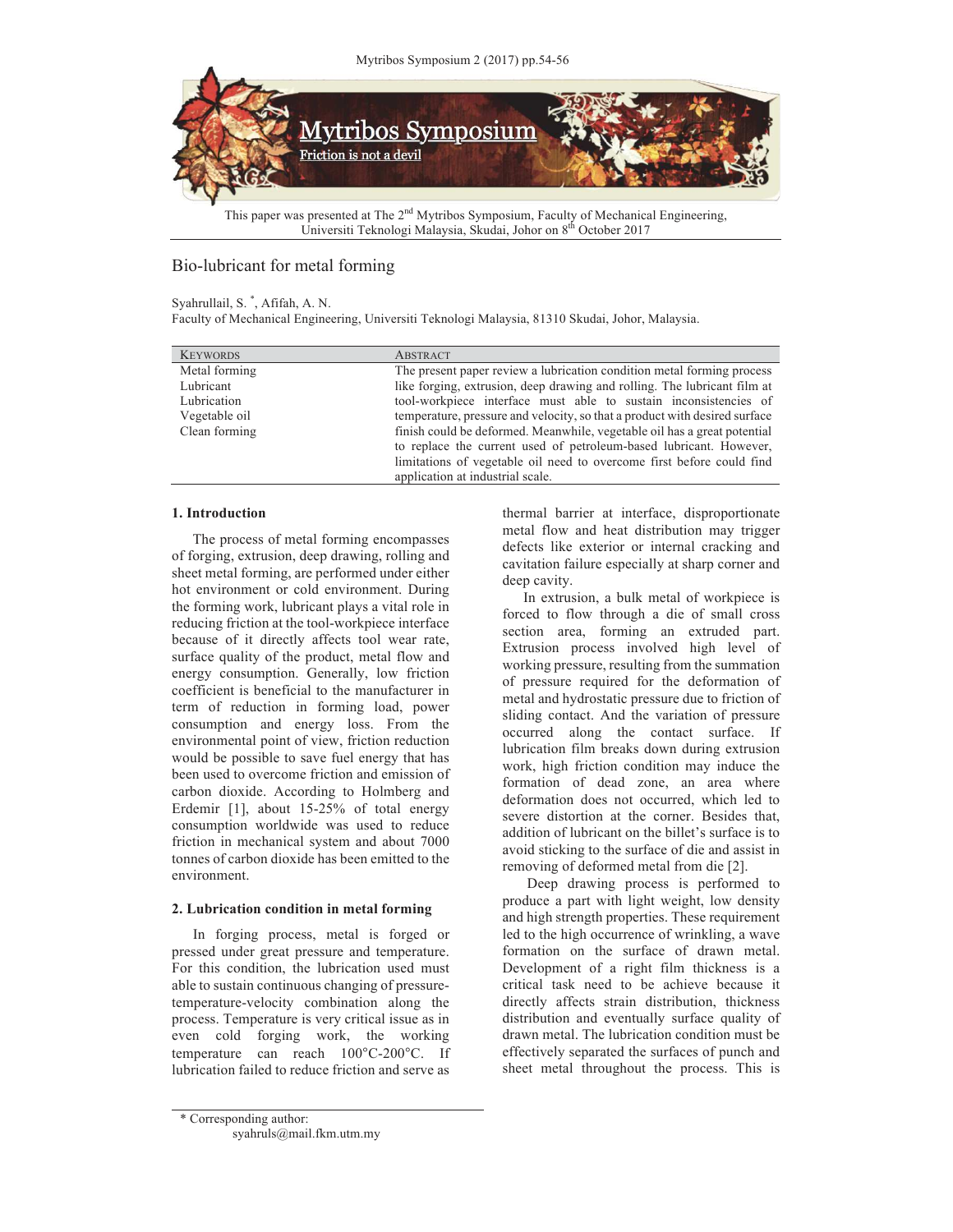because a uniform strain distribution and reduction in value are obtained in the full film lubrication regime [3, 4]. Friction increments would instantaneously induced wrinkling and fracture.

Lastly, the process of reducing thickness of metal sheet is called rolling. Viscosity of lubricant has a significant effect on the efficiency of rolling process. A thick lubrication film as a result of high viscous fluid in not desired in this metal work because it generates poor surface roughness. Meanwhile, a low viscous lubricant does not help in rolling process and provoke large coefficient of friction and power consumption. However, viscosity of lubricant is always changing during rolling process due to the uncontrollable of temperature variation at each rolling mills [5]. Thus, optimum viscosity of the lubricant must be choose properly to avoid material defects like internal crack, edge crack, centre crack and wavy edges. In the worst case, the sheet metal is split into two during rolling work and moving in the opposite direction relative to the mill. This phenomenon is called as an alligatoring.

#### **3. Vegetable oil as forming lubricant**

For a certain deformed metal, the used lubricant is desired to adhere on the metal surface in order to avoid rusting taking place before handling to the user. Thus, the lubricant must be non-toxic, non-hazardous and environmental friendly to humans. And vegetable oil seems to meet those requirement because of (i) vegetable oil is from a natural source (ii) vegetable oil has strong adhesion to the metal surface attributed to the uniqueness of fatty acid structure. In another requirement of removing lubricant from the metal surface, vegetable oils is easy to clean and disposal and also does not need any special chemical or treatment for the process in comparison with mineral-based oil. Therefore, vegetable oil is highly potential to be used as a forming lubricant.

Besides that, due to the increasing awareness towards declining of the Earth's finite resources and environment's health, a development of vegetable oil as biolubricant become a favourable approach when implementing a clean forming process. In fact, the application of vegetable oil as lubricant at industrial application is not relatively new. Back then, vegetable oil such as coconut oil, rapeseed oil, olive oil and palm oil have been extensively used during Industrial Revolution, between 1750 and 1850 [6]. However, the used of vegetable oils started to gradually dwindle after first publicizing of distillation process of mineral oil in 1812, in Parague. Since that, the

industrial lubricant is mostly produced from mineral oil-based.

The extensive use of vegetable oils is restricted due to the inefficient performance at low temperature, low hydrolytic and poor oxidation stability. To overcome these limitations, chemist and tribologist are keen to modify chemical structure of the vegetable oil, by introducing a more stable functional group at the carbon chain of fatty acid [7]. This could be accomplished by chemical modification of natural vegetable oil or addition of additive. The example of chemical modification process are esterification / transesterification, epoxidation, hydrogenation or oligomerisation. Meanwhile, viscosity modifier or viscosity index improver, antioxidant, dispersant, pour point depressant, antiwear, extreme pressure additive and corrosion inhibitors are example of chemical additives blended with vegetable oils.

## **4. Conclusion**

Form the discussion, it can be conclude that different metal forming process require different lubrication condition. And physical properties of lubricant used in are different according to the lubrication condition of forming process and their environment. These properties are need to be determined first before modifying chemical structure of the vegetable oil.

#### **Acknowledgement**

The authors would like to express their thanks to the Faculty of Mechanical Engineering, Universiti Teknologi Malaysia, Research University Grant, GUP (17H96), Ministry of Education of Malaysia and Ministry of Higher Education for their support.

# **Reference**

- [1] Holmberg K., Erdemir A. (2016). "Friction and Energy Saving", 50th Anniversary Celebration of the Jost Report, Institution of Mechanical Engineers, London, UK.
- [2] Syahrullail, S., Kamitani, S., & Nakanishi, K. (2012). Experimental evaluation of refined, bleached, and deodorized palm olein and palm stearin in cold extrusion of aluminum A1050. Tribology Transactions, 55(2), 199-209.
- [3] Singh, C. P., & Agnihotri, G. (2015). Study of deep drawing process parameters: a review. International Journal of Scientific and Research Publications, 5(2), 1-15.